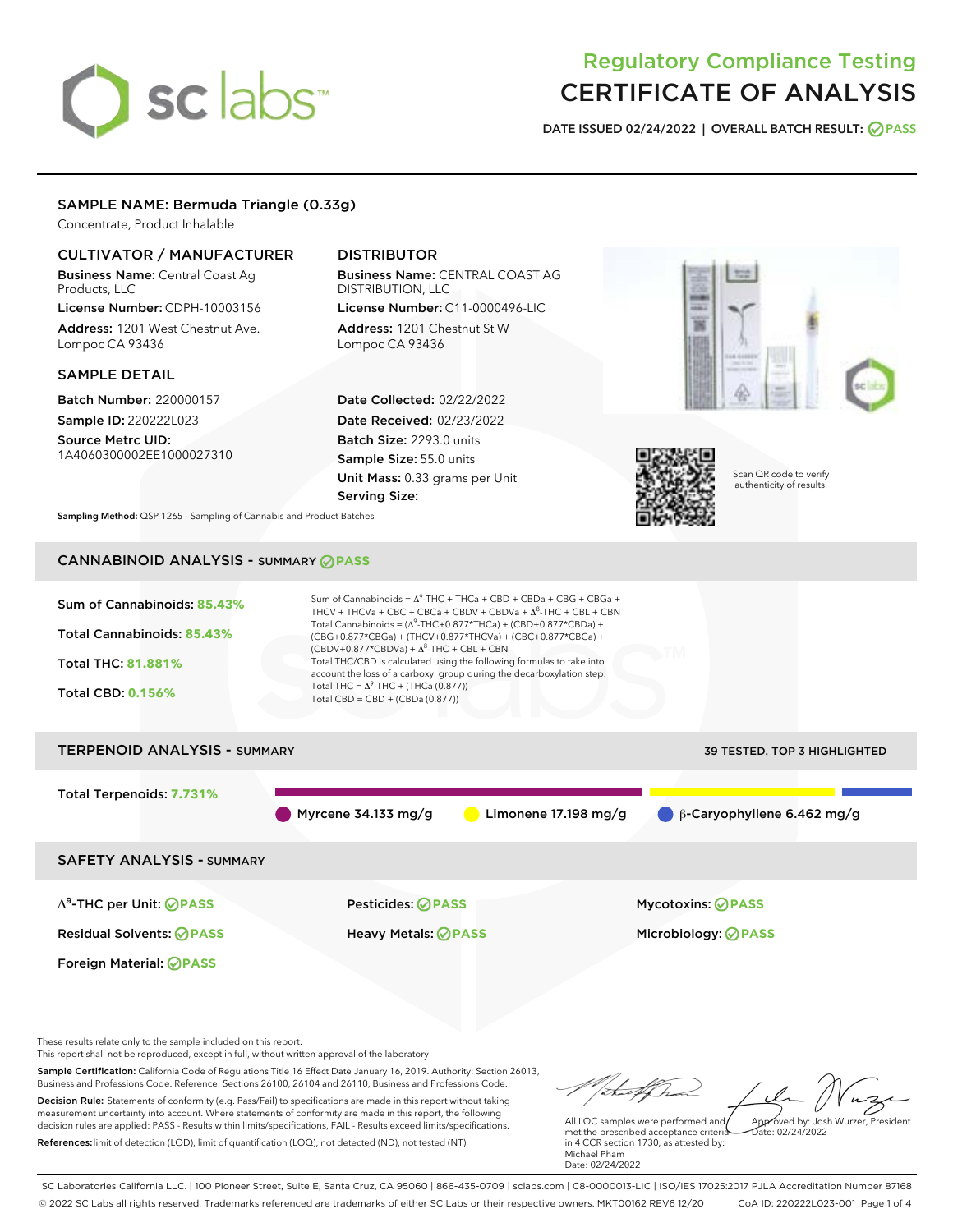



BERMUDA TRIANGLE (0.33G) | DATE ISSUED 02/24/2022 | OVERALL BATCH RESULT:  $\bigcirc$  PASS

#### CANNABINOID TEST RESULTS - 02/23/2022 2 PASS

Tested by high-performance liquid chromatography with diode-array detection (HPLC-DAD). **Method:** QSP 1157 - Analysis of Cannabinoids by HPLC-DAD

#### TOTAL CANNABINOIDS: **85.43%**

Total Cannabinoids (Total THC) + (Total CBD) + (Total CBG) + (Total THCV) + (Total CBC) +  $(Total$  CBDV) +  $\Delta$ <sup>8</sup>-THC + CBL + CBN

TOTAL THC: **81.881%** Total THC (Δ<sup>9</sup> -THC+0.877\*THCa)

TOTAL CBD: **0.156%**

Total CBD (CBD+0.877\*CBDa)

TOTAL CBG: 2.696% Total CBG (CBG+0.877\*CBGa)

TOTAL THCV: 0.45% Total THCV (THCV+0.877\*THCVa)

TOTAL CBC: ND Total CBC (CBC+0.877\*CBCa)

TOTAL CBDV: ND Total CBDV (CBDV+0.877\*CBDVa)

| <b>COMPOUND</b>  | LOD/LOQ<br>(mg/g)          | <b>MEASUREMENT</b><br><b>UNCERTAINTY</b><br>(mg/g) | <b>RESULT</b><br>(mg/g) | <b>RESULT</b><br>(%) |
|------------------|----------------------------|----------------------------------------------------|-------------------------|----------------------|
| $\Lambda^9$ -THC | 0.06/0.26                  | ±21.944                                            | 818.81                  | 81.881               |
| <b>CBG</b>       | 0.06 / 0.19                | ±0.828                                             | 26.96                   | 2.696                |
| <b>THCV</b>      | 0.1 / 0.2                  | ±0.17                                              | 4.5                     | 0.45                 |
| <b>CBN</b>       | 0.1/0.3                    | ±0.13                                              | 2.5                     | 0.25                 |
| <b>CBD</b>       | 0.07/0.29                  | ±0.056                                             | 1.56                    | 0.156                |
| $\Delta^8$ -THC  | 0.1/0.4                    | N/A                                                | <b>ND</b>               | <b>ND</b>            |
| <b>THCa</b>      | 0.05/0.14                  | N/A                                                | <b>ND</b>               | <b>ND</b>            |
| <b>THCVa</b>     | 0.07/0.20                  | N/A                                                | <b>ND</b>               | <b>ND</b>            |
| <b>CBDa</b>      | 0.02/0.19                  | N/A                                                | <b>ND</b>               | <b>ND</b>            |
| <b>CBDV</b>      | 0.04 / 0.15                | N/A                                                | <b>ND</b>               | <b>ND</b>            |
| <b>CBDVa</b>     | 0.03 / 0.53                | N/A                                                | <b>ND</b>               | <b>ND</b>            |
| <b>CBGa</b>      | 0.1 / 0.2                  | N/A                                                | <b>ND</b>               | <b>ND</b>            |
| <b>CBL</b>       | 0.06 / 0.24                | N/A                                                | <b>ND</b>               | <b>ND</b>            |
| <b>CBC</b>       | 0.2 / 0.5                  | N/A                                                | <b>ND</b>               | <b>ND</b>            |
| <b>CBCa</b>      | 0.07/0.28                  | N/A                                                | <b>ND</b>               | <b>ND</b>            |
|                  | <b>SUM OF CANNABINOIDS</b> |                                                    | 854.3 mg/g              | 85.43%               |

#### **UNIT MASS: 0.33 grams per Unit**

| $\Delta^9$ -THC per Unit               | 1100 per-package limit | 270.21 mg/unit | <b>PASS</b> |
|----------------------------------------|------------------------|----------------|-------------|
| <b>Total THC per Unit</b>              |                        | 270.21 mg/unit |             |
| <b>CBD</b> per Unit                    |                        | $0.51$ mg/unit |             |
| <b>Total CBD per Unit</b>              |                        | $0.51$ mg/unit |             |
| <b>Sum of Cannabinoids</b><br>per Unit |                        | 281.9 mg/unit  |             |
| <b>Total Cannabinoids</b><br>per Unit  |                        | 281.9 mg/unit  |             |

| <b>COMPOUND</b>         | <b>LOD/LOQ</b><br>(mg/g) | <b>UNCERTAINTY</b><br>(mg/g) | <b>RESULT</b><br>(mg/g)                          | <b>RESULT</b><br>$(\%)$ |
|-------------------------|--------------------------|------------------------------|--------------------------------------------------|-------------------------|
| <b>Myrcene</b>          | 0.008 / 0.025            | ±0.3413                      | 34.133                                           | 3.4133                  |
| Limonene                | 0.005 / 0.016            | ±0.1909                      | 17.198                                           | 1.7198                  |
| β-Caryophyllene         | 0.004 / 0.012            | ±0.1790                      | 6.462                                            | 0.6462                  |
| $\beta$ -Pinene         | 0.004 / 0.014            | ±0.0312                      | 3.511                                            | 0.3511                  |
| $\alpha$ -Pinene        | 0.005 / 0.017            | ±0.0234                      | 3.497                                            | 0.3497                  |
| <b>Terpinolene</b>      | 0.008 / 0.026            | ±0.0491                      | 3.090                                            | 0.3090                  |
| Linalool                | 0.009 / 0.032            | ±0.0852                      | 2.877                                            | 0.2877                  |
| $\alpha$ -Humulene      | 0.009/0.029              | ±0.0402                      | 1.609                                            | 0.1609                  |
| β-Ocimene               | 0.006 / 0.020            | ±0.0237                      | 0.948                                            | 0.0948                  |
| Terpineol               | 0.009 / 0.031            | ±0.0426                      | 0.891                                            | 0.0891                  |
| Fenchol                 | 0.010 / 0.034            | ±0.0265                      | 0.880                                            | 0.0880                  |
| trans-β-Farnesene       | 0.008 / 0.025            | ±0.0106                      | 0.384                                            | 0.0384                  |
| Camphene                | 0.005 / 0.015            | ±0.0032                      | 0.356                                            | 0.0356                  |
| $\alpha$ -Bisabolol     | 0.008 / 0.026            | ±0.0097                      | 0.233                                            | 0.0233                  |
| Guaiol                  | 0.009 / 0.030            | ±0.0065                      | 0.176                                            | 0.0176                  |
| <b>Borneol</b>          | 0.005 / 0.016            | ±0.0056                      | 0.172                                            | 0.0172                  |
| Nerolidol               | 0.006 / 0.019            | ±0.0074                      | 0.152                                            | 0.0152                  |
| $\alpha$ -Phellandrene  | 0.006 / 0.020            | ±0.0012                      | 0.114                                            | 0.0114                  |
| Fenchone                | 0.009 / 0.028            | ±0.0024                      | 0.107                                            | 0.0107                  |
| Valencene               | 0.009 / 0.030            | ±0.0057                      | 0.106                                            | 0.0106                  |
| $\alpha$ -Terpinene     | 0.005 / 0.017            | ±0.0011                      | 0.093                                            | 0.0093                  |
| $\Delta^3$ -Carene      | 0.005 / 0.018            | ±0.0010                      | 0.086                                            | 0.0086                  |
| $\gamma$ -Terpinene     | 0.006 / 0.018            | ±0.0011                      | 0.084                                            | 0.0084                  |
| Caryophyllene<br>Oxide  | 0.010 / 0.033            | ±0.0020                      | 0.055                                            | 0.0055                  |
| Citronellol             | 0.003 / 0.010            | ±0.0014                      | 0.036                                            | 0.0036                  |
| Geraniol                | 0.002 / 0.007            | ±0.0010                      | 0.030                                            | 0.0030                  |
| Eucalyptol              | 0.006 / 0.018            | ±0.0004                      | 0.019                                            | 0.0019                  |
| Nerol                   | 0.003 / 0.011            | ±0.0004                      | 0.011                                            | 0.0011                  |
| Sabinene                | 0.004 / 0.014            | N/A                          | <loq< th=""><th><loq< th=""></loq<></th></loq<>  | <loq< th=""></loq<>     |
| p-Cymene                | 0.005 / 0.016            | N/A                          | <loq< th=""><th><math>&lt;</math>LOQ</th></loq<> | $<$ LOQ                 |
| Sabinene Hydrate        | 0.006 / 0.022            | N/A                          | <loq< th=""><th><loq< th=""></loq<></th></loq<>  | <loq< th=""></loq<>     |
| Isopulegol              | 0.005 / 0.016            | N/A                          | ND                                               | ND                      |
| Camphor                 | 0.006 / 0.019            | N/A                          | <b>ND</b>                                        | <b>ND</b>               |
| Isoborneol              | 0.004 / 0.012            | N/A                          | <b>ND</b>                                        | <b>ND</b>               |
| Menthol                 | 0.008 / 0.025            | N/A                          | ND                                               | ND                      |
| Pulegone                | 0.003 / 0.011            | N/A                          | ND                                               | <b>ND</b>               |
| <b>Geranyl Acetate</b>  | 0.004 / 0.014            | N/A                          | <b>ND</b>                                        | ND                      |
| $\alpha$ -Cedrene       | 0.005 / 0.016            | N/A                          | ND                                               | ND                      |
| Cedrol                  | 0.008 / 0.027            | N/A                          | <b>ND</b>                                        | ND                      |
| <b>TOTAL TERPENOIDS</b> |                          |                              | 77.310 mg/g                                      | 7.731%                  |

SC Laboratories California LLC. | 100 Pioneer Street, Suite E, Santa Cruz, CA 95060 | 866-435-0709 | sclabs.com | C8-0000013-LIC | ISO/IES 17025:2017 PJLA Accreditation Number 87168 © 2022 SC Labs all rights reserved. Trademarks referenced are trademarks of either SC Labs or their respective owners. MKT00162 REV6 12/20 CoA ID: 220222L023-001 Page 2 of 4

# TERPENOID TEST RESULTS - 02/24/2022

Terpene analysis utilizing gas chromatography-flame ionization detection (GC-FID). **Method:** QSP 1192 - Analysis of Terpenoids by GC-FID

MEASUREMENT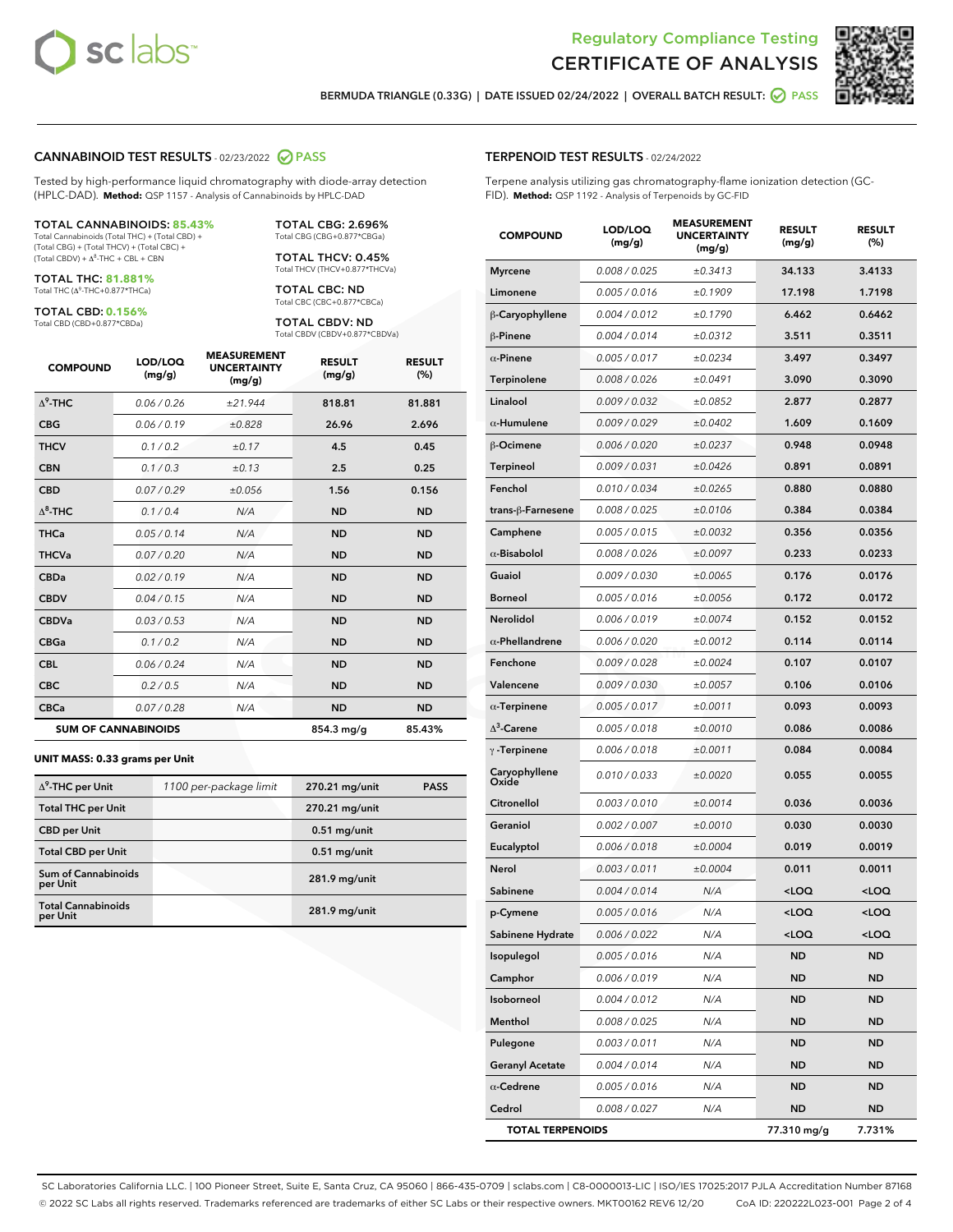



BERMUDA TRIANGLE (0.33G) | DATE ISSUED 02/24/2022 | OVERALL BATCH RESULT: **⊘** PASS

# CATEGORY 1 PESTICIDE TEST RESULTS - 02/24/2022 2 PASS

Pesticide and plant growth regulator analysis utilizing high-performance liquid chromatography-mass spectrometry (HPLC-MS) or gas chromatography-mass spectrometry (GC-MS). \*GC-MS utilized where indicated. **Method:** QSP 1212 - Analysis of Pesticides and Mycotoxins by LC-MS or QSP 1213 - Analysis of Pesticides by GC-MS

| 0.03 / 0.08<br>Aldicarb<br>$\ge$ LOD<br>N/A<br><b>ND</b><br>Carbofuran<br>0.02/0.05<br>$>$ LOD<br>N/A<br><b>ND</b> | <b>PASS</b><br><b>PASS</b> |
|--------------------------------------------------------------------------------------------------------------------|----------------------------|
|                                                                                                                    |                            |
|                                                                                                                    |                            |
| Chlordane*<br>0.03 / 0.08<br>N/A<br><b>ND</b><br>$\ge$ LOD                                                         | <b>PASS</b>                |
| 0.03/0.10<br><b>ND</b><br>Chlorfenapyr*<br>$\ge$ LOD<br>N/A                                                        | <b>PASS</b>                |
| 0.02/0.06<br>N/A<br><b>ND</b><br>Chlorpyrifos<br>$\ge$ LOD                                                         | <b>PASS</b>                |
| Coumaphos<br>0.02 / 0.07<br>$\geq$ LOD<br>N/A<br><b>ND</b>                                                         | <b>PASS</b>                |
| Daminozide<br>0.02 / 0.07<br>$>$ LOD<br>N/A<br><b>ND</b>                                                           | <b>PASS</b>                |
| <b>Dichlorvos</b><br>0.03 / 0.09<br>N/A<br>$\ge$ LOD<br><b>ND</b><br>(DDVP)                                        | <b>PASS</b>                |
| Dimethoate<br>0.03/0.08<br>N/A<br><b>ND</b><br>$>$ LOD                                                             | <b>PASS</b>                |
| 0.03/0.10<br><b>ND</b><br>Ethoprophos<br>$>$ LOD<br>N/A                                                            | <b>PASS</b>                |
| 0.02 / 0.06<br>N/A<br><b>ND</b><br>Etofenprox<br>$\ge$ LOD                                                         | <b>PASS</b>                |
| 0.03 / 0.08<br>N/A<br><b>ND</b><br>Fenoxycarb<br>$\ge$ LOD                                                         | <b>PASS</b>                |
| 0.03 / 0.08<br>$\ge$ LOD<br>N/A<br><b>ND</b><br>Fipronil                                                           | <b>PASS</b>                |
| Imazalil<br>0.02 / 0.06<br>$>$ LOD<br>N/A<br><b>ND</b>                                                             | <b>PASS</b>                |
| <b>Methiocarb</b><br>0.02 / 0.07<br>$\ge$ LOD<br>N/A<br><b>ND</b>                                                  | <b>PASS</b>                |
| N/A<br><b>ND</b><br>Parathion-methyl<br>0.03/0.10<br>$\ge$ LOD                                                     | <b>PASS</b>                |
| 0.03/0.09<br>$\ge$ LOD<br>N/A<br><b>ND</b><br><b>Mevinphos</b>                                                     | <b>PASS</b>                |
| Paclobutrazol<br>0.02 / 0.05<br>$\ge$ LOD<br>N/A<br><b>ND</b>                                                      | <b>PASS</b>                |
| 0.03/0.09<br>$>$ LOD<br>N/A<br><b>ND</b><br>Propoxur                                                               | <b>PASS</b>                |
| 0.03 / 0.08<br>N/A<br><b>ND</b><br>Spiroxamine<br>$\ge$ LOD                                                        | <b>PASS</b>                |
| <b>ND</b><br>Thiacloprid<br>0.03/0.10<br>$>$ LOD<br>N/A                                                            | <b>PASS</b>                |

## CATEGORY 2 PESTICIDE TEST RESULTS - 02/24/2022 @ PASS

| <b>COMPOUND</b>          | LOD/LOQ<br>$(\mu g/g)$ | <b>ACTION</b><br><b>LIMIT</b><br>$(\mu g/g)$ | <b>MEASUREMENT</b><br><b>UNCERTAINTY</b><br>$(\mu g/g)$ | <b>RESULT</b><br>$(\mu g/g)$ | <b>RESULT</b> |
|--------------------------|------------------------|----------------------------------------------|---------------------------------------------------------|------------------------------|---------------|
| Abamectin                | 0.03/0.10              | 0.1                                          | N/A                                                     | <b>ND</b>                    | <b>PASS</b>   |
| Acephate                 | 0.02/0.07              | 0.1                                          | N/A                                                     | <b>ND</b>                    | <b>PASS</b>   |
| Acequinocyl              | 0.02/0.07              | 0.1                                          | N/A                                                     | <b>ND</b>                    | <b>PASS</b>   |
| Acetamiprid              | 0.02/0.05              | 0.1                                          | N/A                                                     | <b>ND</b>                    | <b>PASS</b>   |
| Azoxystrobin             | 0.02 / 0.07            | 0.1                                          | N/A                                                     | <b>ND</b>                    | <b>PASS</b>   |
| <b>Bifenazate</b>        | 0.01/0.04              | 0.1                                          | N/A                                                     | <b>ND</b>                    | <b>PASS</b>   |
| <b>Bifenthrin</b>        | 0.02 / 0.05            | 3                                            | N/A                                                     | <b>ND</b>                    | <b>PASS</b>   |
| <b>Boscalid</b>          | 0.03/0.09              | 0.1                                          | N/A                                                     | <b>ND</b>                    | <b>PASS</b>   |
| Captan                   | 0.19/0.57              | 0.7                                          | N/A                                                     | <b>ND</b>                    | <b>PASS</b>   |
| Carbaryl                 | 0.02/0.06              | 0.5                                          | N/A                                                     | <b>ND</b>                    | <b>PASS</b>   |
| Chlorantranilip-<br>role | 0.04/0.12              | 10                                           | N/A                                                     | <b>ND</b>                    | <b>PASS</b>   |
| Clofentezine             | 0.03/0.09              | 0.1                                          | N/A                                                     | <b>ND</b>                    | <b>PASS</b>   |

| <b>COMPOUND</b>               | LOD/LOQ<br>(µg/g) | <b>ACTION</b><br><b>LIMIT</b><br>$(\mu g/g)$ | <b>MEASUREMENT</b><br><b>UNCERTAINTY</b><br>$(\mu g/g)$ | <b>RESULT</b><br>(µg/g) | <b>RESULT</b> |
|-------------------------------|-------------------|----------------------------------------------|---------------------------------------------------------|-------------------------|---------------|
| Cyfluthrin                    | 0.12 / 0.38       | $\overline{c}$                               | N/A                                                     | <b>ND</b>               | <b>PASS</b>   |
| Cypermethrin                  | 0.11 / 0.32       | 1                                            | N/A                                                     | <b>ND</b>               | <b>PASS</b>   |
| <b>Diazinon</b>               | 0.02 / 0.05       | 0.1                                          | N/A                                                     | <b>ND</b>               | <b>PASS</b>   |
| Dimethomorph                  | 0.03 / 0.09       | $\overline{c}$                               | N/A                                                     | <b>ND</b>               | <b>PASS</b>   |
| Etoxazole                     | 0.02 / 0.06       | 0.1                                          | N/A                                                     | <b>ND</b>               | <b>PASS</b>   |
| Fenhexamid                    | 0.03 / 0.09       | 0.1                                          | N/A                                                     | <b>ND</b>               | <b>PASS</b>   |
| Fenpyroximate                 | 0.02 / 0.06       | 0.1                                          | N/A                                                     | <b>ND</b>               | <b>PASS</b>   |
| Flonicamid                    | 0.03 / 0.10       | 0.1                                          | N/A                                                     | <b>ND</b>               | <b>PASS</b>   |
| Fludioxonil                   | 0.03 / 0.10       | 0.1                                          | N/A                                                     | <b>ND</b>               | <b>PASS</b>   |
| Hexythiazox                   | 0.02 / 0.07       | 0.1                                          | N/A                                                     | <b>ND</b>               | <b>PASS</b>   |
| Imidacloprid                  | 0.04 / 0.11       | 5                                            | N/A                                                     | <b>ND</b>               | <b>PASS</b>   |
| Kresoxim-methyl               | 0.02 / 0.07       | 0.1                                          | N/A                                                     | <b>ND</b>               | <b>PASS</b>   |
| <b>Malathion</b>              | 0.03 / 0.09       | 0.5                                          | N/A                                                     | <b>ND</b>               | <b>PASS</b>   |
| Metalaxyl                     | 0.02 / 0.07       | $\overline{c}$                               | N/A                                                     | <b>ND</b>               | <b>PASS</b>   |
| Methomyl                      | 0.03 / 0.10       | 1                                            | N/A                                                     | <b>ND</b>               | <b>PASS</b>   |
| Myclobutanil                  | 0.03 / 0.09       | 0.1                                          | N/A                                                     | <b>ND</b>               | <b>PASS</b>   |
| Naled                         | 0.02 / 0.07       | 0.1                                          | N/A                                                     | <b>ND</b>               | <b>PASS</b>   |
| Oxamyl                        | 0.04 / 0.11       | 0.5                                          | N/A                                                     | <b>ND</b>               | <b>PASS</b>   |
| Pentachloronitro-<br>benzene* | 0.03 / 0.09       | 0.1                                          | N/A                                                     | <b>ND</b>               | <b>PASS</b>   |
| Permethrin                    | 0.04 / 0.12       | 0.5                                          | N/A                                                     | <b>ND</b>               | <b>PASS</b>   |
| Phosmet                       | 0.03 / 0.10       | 0.1                                          | N/A                                                     | <b>ND</b>               | <b>PASS</b>   |
| Piperonyl<br><b>Butoxide</b>  | 0.02 / 0.07       | 3                                            | N/A                                                     | <b>ND</b>               | <b>PASS</b>   |
| Prallethrin                   | 0.03 / 0.08       | 0.1                                          | N/A                                                     | <b>ND</b>               | <b>PASS</b>   |
| Propiconazole                 | 0.02 / 0.07       | 0.1                                          | N/A                                                     | <b>ND</b>               | <b>PASS</b>   |
| Pyrethrins                    | 0.04 / 0.12       | 0.5                                          | N/A                                                     | <b>ND</b>               | <b>PASS</b>   |
| Pyridaben                     | 0.02 / 0.07       | 0.1                                          | N/A                                                     | <b>ND</b>               | <b>PASS</b>   |
| Spinetoram                    | 0.02 / 0.07       | 0.1                                          | N/A                                                     | <b>ND</b>               | <b>PASS</b>   |
| Spinosad                      | 0.02 / 0.07       | 0.1                                          | N/A                                                     | <b>ND</b>               | <b>PASS</b>   |
| Spiromesifen                  | 0.02 / 0.05       | 0.1                                          | N/A                                                     | <b>ND</b>               | <b>PASS</b>   |
| Spirotetramat                 | 0.02 / 0.06       | 0.1                                          | N/A                                                     | <b>ND</b>               | <b>PASS</b>   |
| Tebuconazole                  | 0.02 / 0.07       | 0.1                                          | N/A                                                     | <b>ND</b>               | <b>PASS</b>   |
| Thiamethoxam                  | 0.03 / 0.10       | 5                                            | N/A                                                     | <b>ND</b>               | <b>PASS</b>   |
| Trifloxystrobin               | 0.03 / 0.08       | 0.1                                          | N/A                                                     | <b>ND</b>               | <b>PASS</b>   |

SC Laboratories California LLC. | 100 Pioneer Street, Suite E, Santa Cruz, CA 95060 | 866-435-0709 | sclabs.com | C8-0000013-LIC | ISO/IES 17025:2017 PJLA Accreditation Number 87168 © 2022 SC Labs all rights reserved. Trademarks referenced are trademarks of either SC Labs or their respective owners. MKT00162 REV6 12/20 CoA ID: 220222L023-001 Page 3 of 4